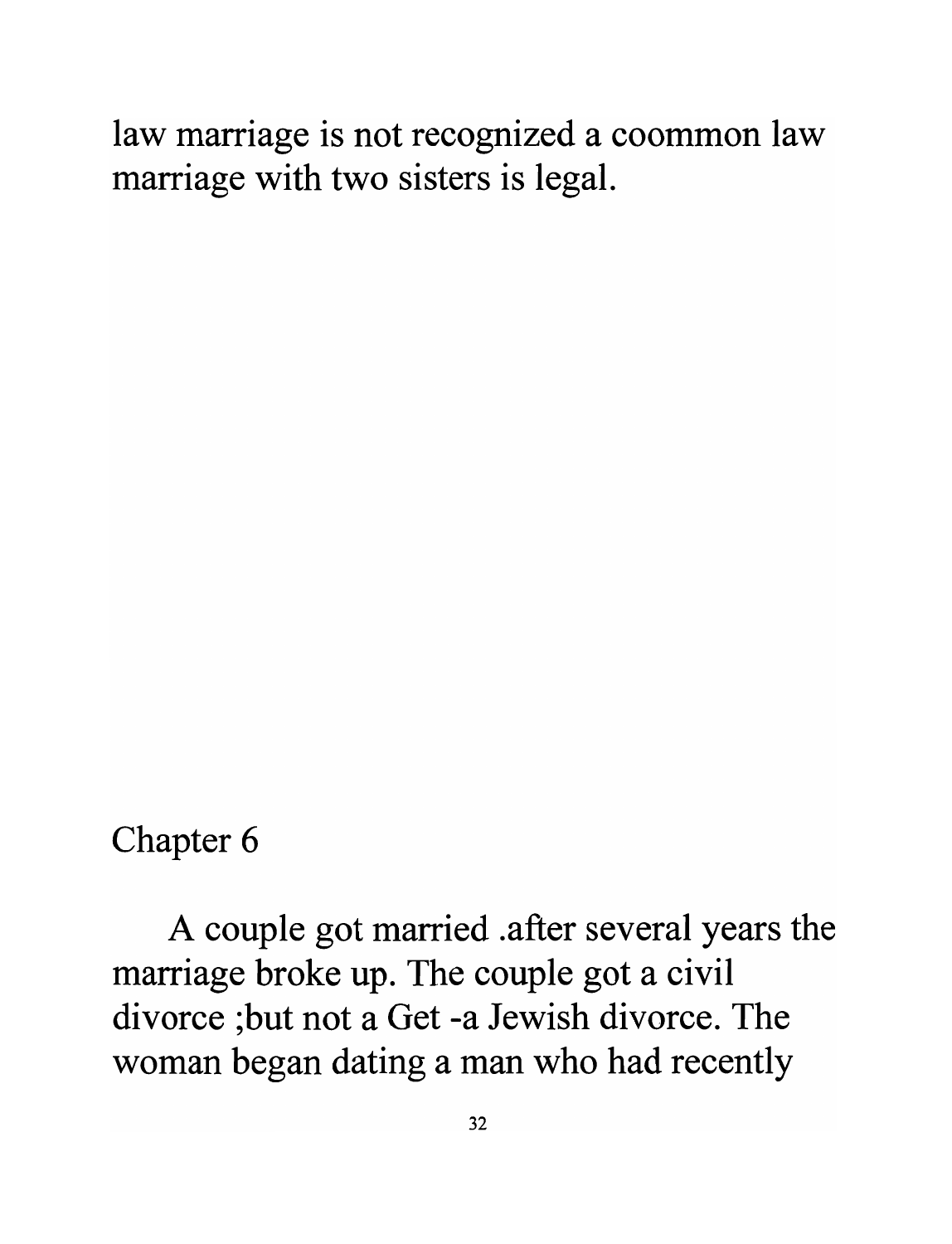converted. Soon she found out that she was pregnant from her boyfriend. The new couple want to contract a Jewish marriage . Are thy permitted? Is the baby a mamzer-illegitimate since the woman never received a Get a Jewish divorce before she got pregnant?

The woman contends that since she had a civil divorce she considered herself single. She saw nothing wrong in dating and getting pregnant from an other man.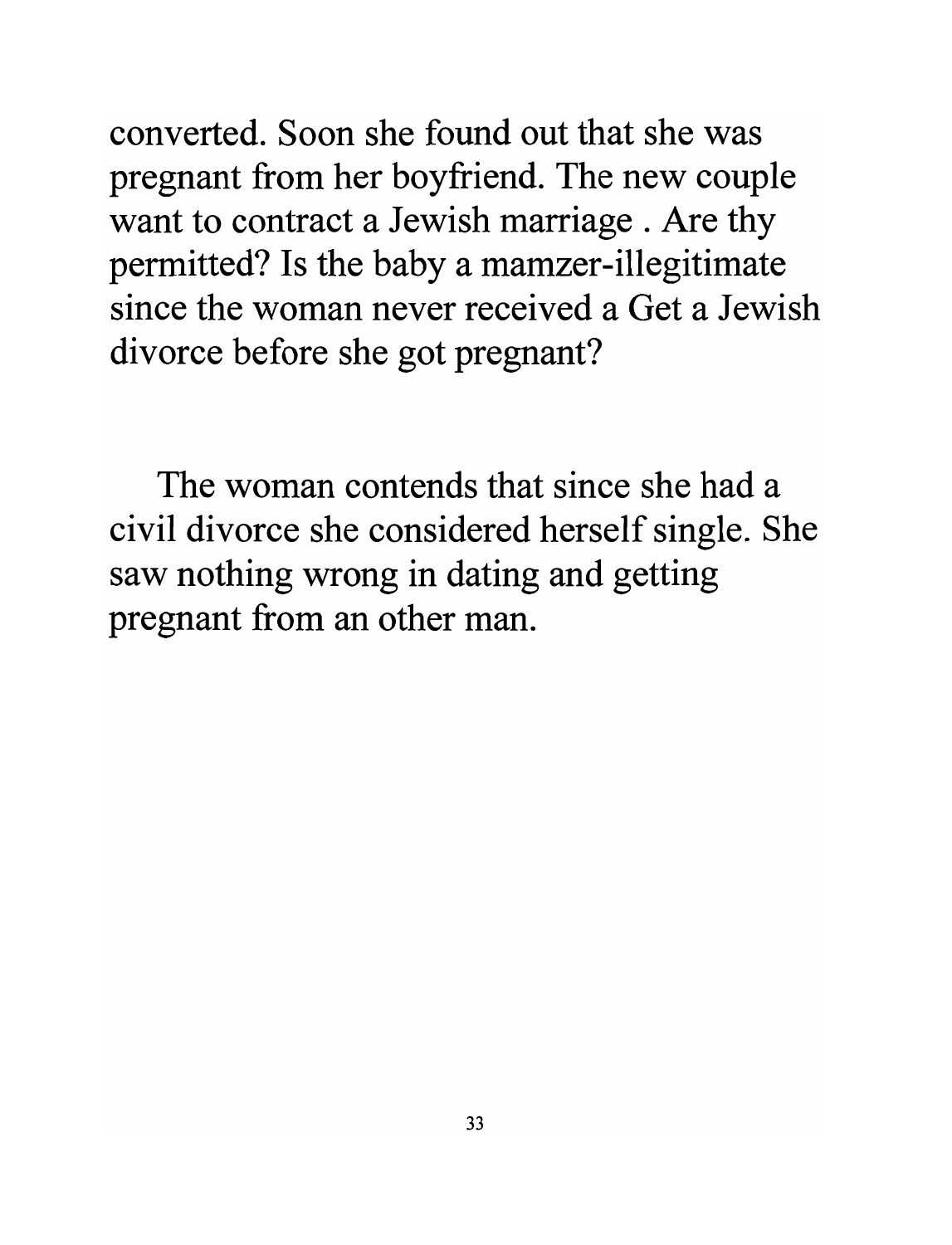## Response

The woman's first marriage should be annulled. If it is annulled then ab initio she never was married at the time she got pregnant. Consequently, the child is not a mamzerillegitimate.

Furthermore, her boy friend is a convert. A convert undertakes to observe all the laws of the Torah. One of these laws is not to have sex with a married woman. True, the woman had a civil divorce, but she still was married according to Jewish law. The convert thus violated a very cardinal principle of Judaism that is mentioned in the Ten Commandments. Consequently his conversion is annulled. He was not Jewish at the time his girl fried got pregnant from him. Jewish law states that the only time a married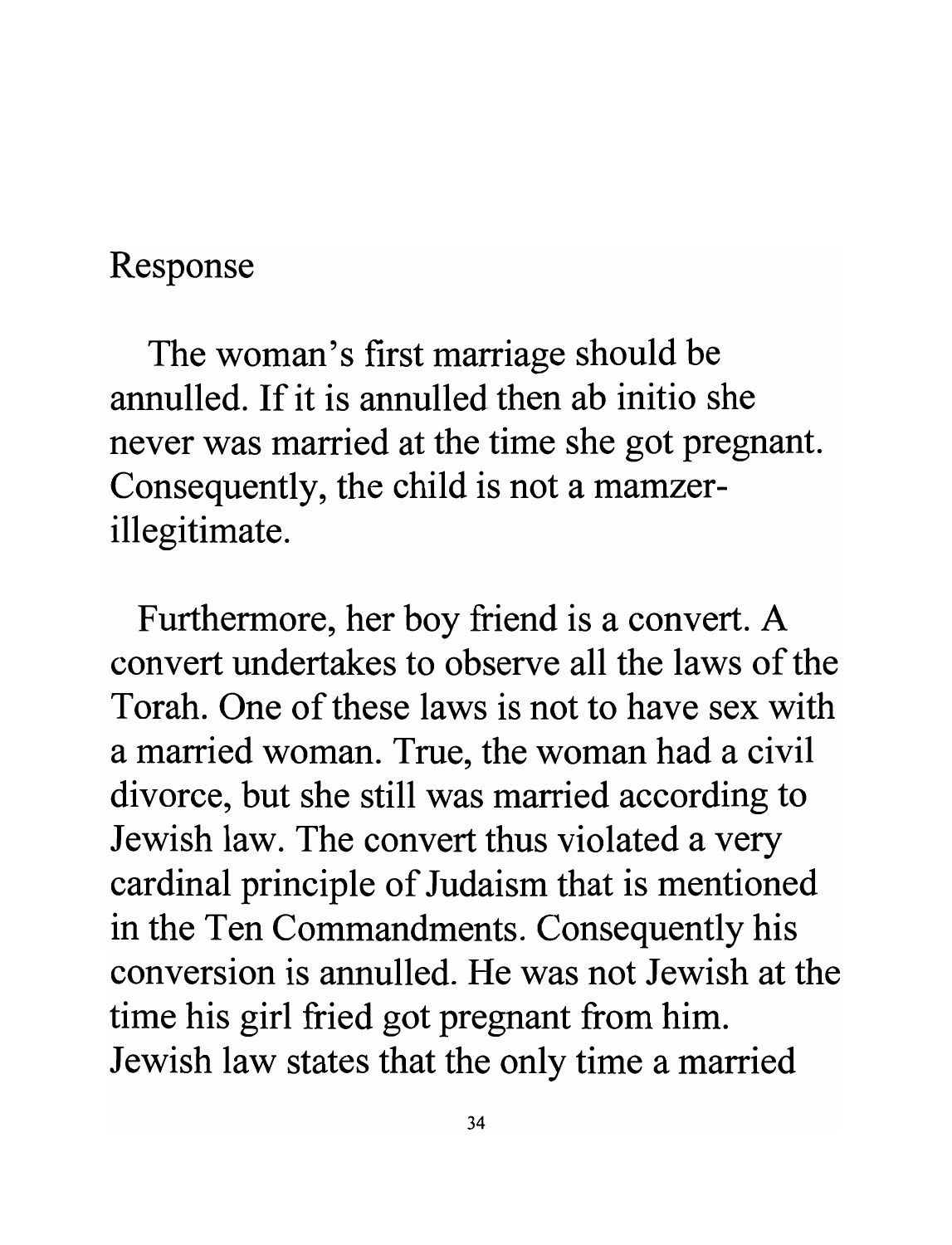woman gets pregnant from a man not her husband effects the child is only if the man is also Jewish. However if her boyfriend's status is changed to non Jew the child is not a mazer. Aruch Hashulchon 4 :13,14,15.

Furthermore even if one questions the fact that we disqualify the conversion of the boy friend, the following facts exist.

True she had intimate relationship with her boy friend. However who can testify that she did not have intimate relation ship with another man who was never Jewish ?

She is not believed that she had no relations with an other man, other than her boy friend when such testimony would cause her child to be branded a mamzer-illegitimate. A mamzer can not marry a Jewish woman. His descendants likewise are branded.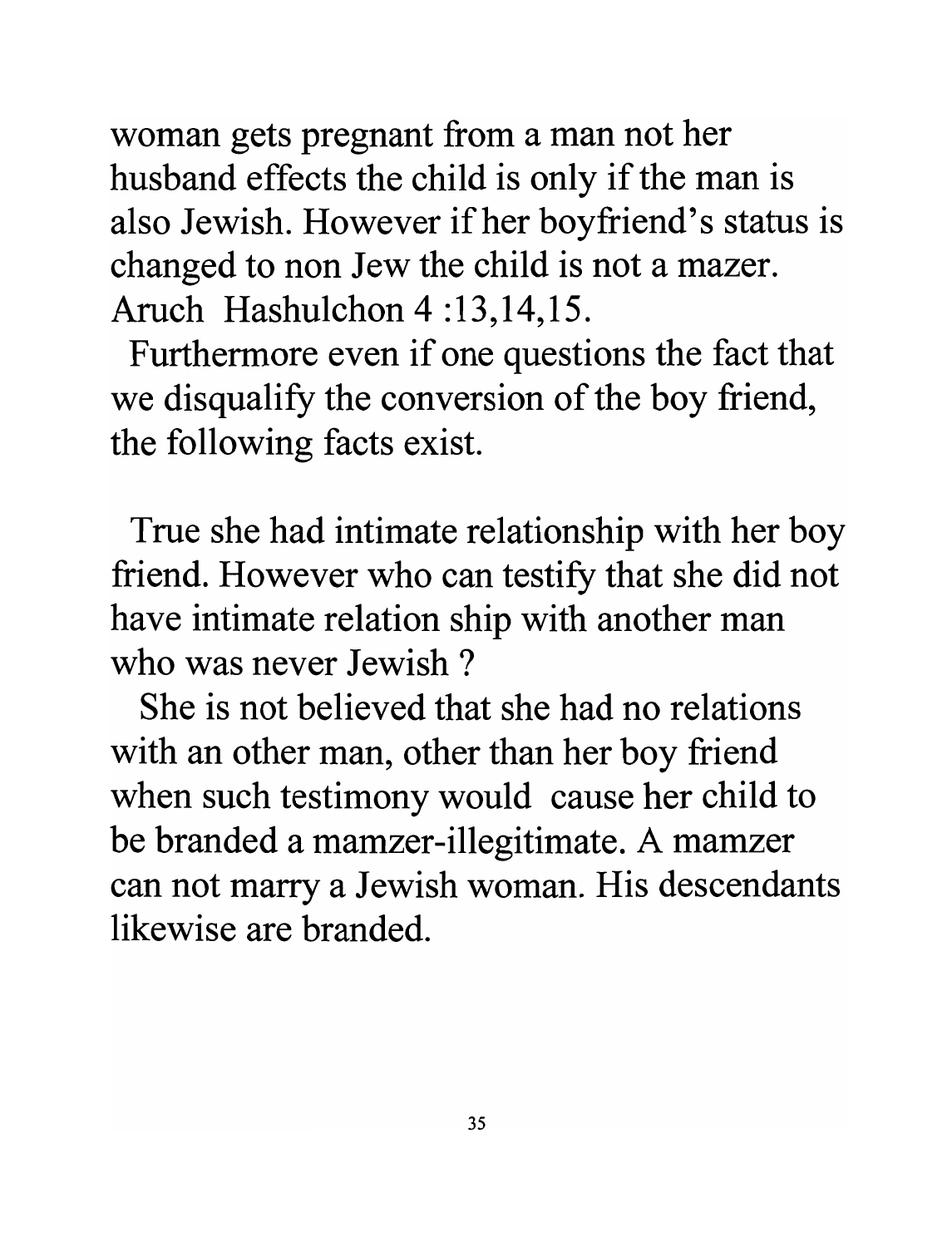Furthermore , the woman argues that she did not know that it was wrong to have intimate relations with her boy friend since she had a civil divorce. Is someone ignorant of Jewish law considered a wilful violator? Jewish law dictates that someone ignorant of Jewish law is considered a shoggeg or even an onus. Theya re deemed as one who unwittingly violates or is forced, they are not punished. Taz Yoreh Dayoh 99:5 Aruch Hashulchon Even Hoazer 13:29: Rambam laws of Mamrim 3:3

Why should this case be different from the case that a married woman is raped. Her assailant threatens to kill her if she resists. She gets pregnant from her rapist, who happens to be is Jewish. The law is that the woman in order to save her life is permitted to get raped.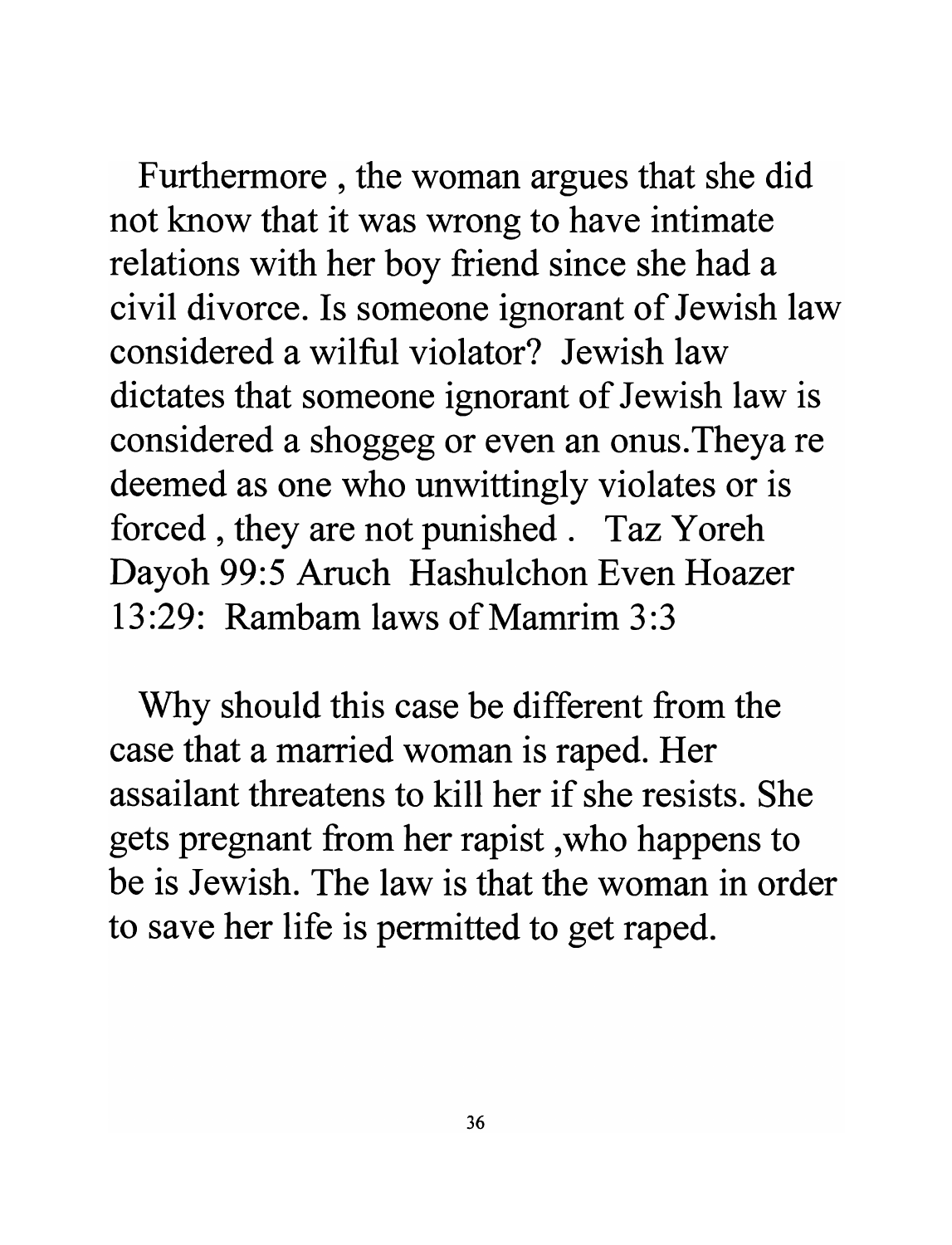In this case the child is not a mamzer for the following reasons. Who says that she got pregnant from the rapist? True she sex with him. However she always has sex with her husband. There exists more times she had sex with her husband than with the rapists. We then follow the majority of times that she has sex. Thus we say she got pregnant from her husband.

However , what happens in the case of a married Jewish woman who is insane and is institutionalized. While in the mental hospital she gets pregnant from an other inmate. is the child a mamzer?

When the woman gets better her husband is permitted to take her back. The law is that if a woman is unfaithful she loses her husband as well as not being permitted to marry her boy friend.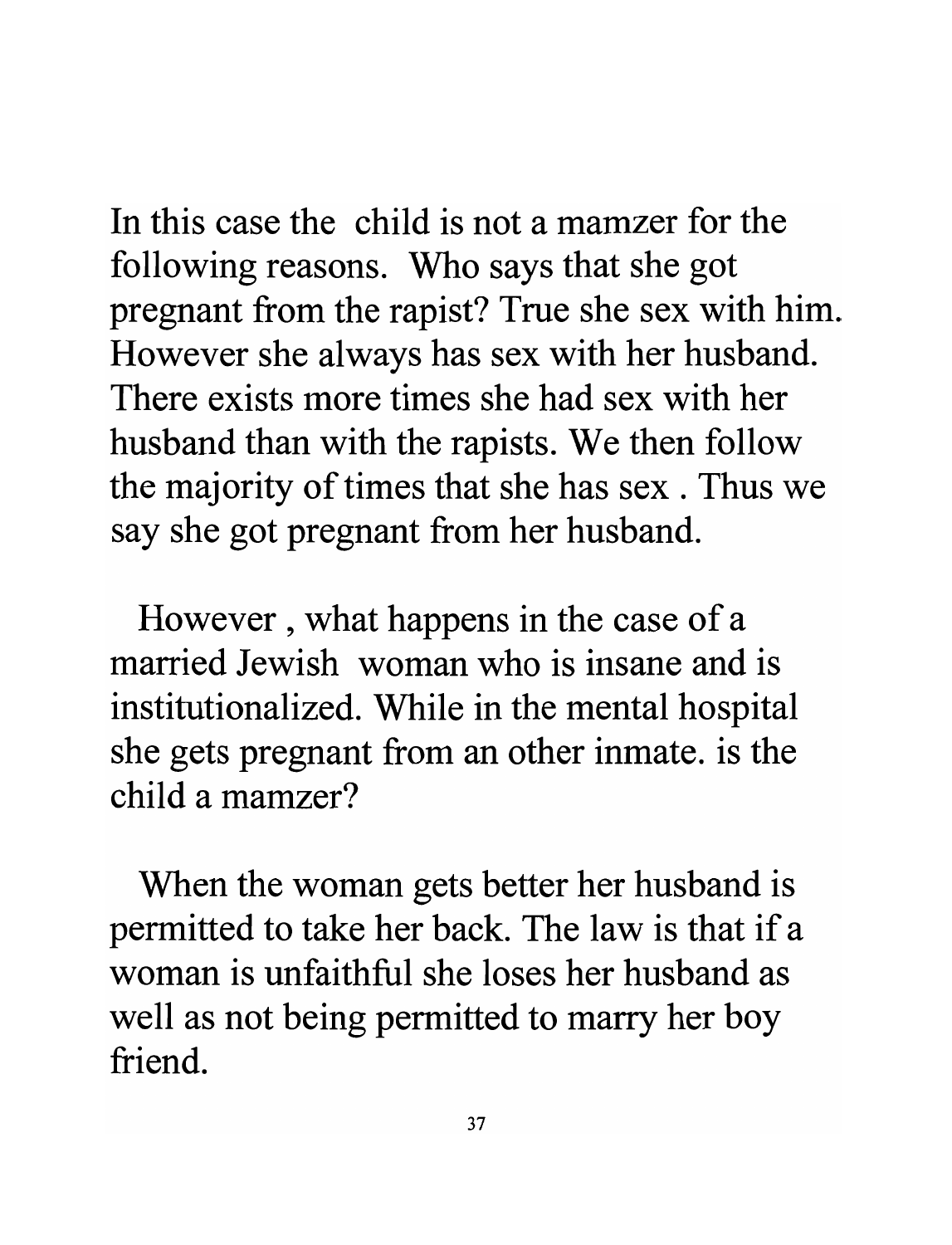However that law explicitly states that the woman's infidelity must be wilful. The actions of a person in a mental institution can not be deemed as wilful. They lack mental capacity. They are deemed as a married Jewish woman who is dead drunk and some one has sex with them while they are in that state. Or a married Jewish woman fast asleep some one has sex with them . That woman has not committed infidelity. Otzer Haposkim Even Hoaser 11: 3-7

The dispensation that is favorable for the mother likewise is favorable for the child. The child is not a mamzer. Aruch Hashulchon Even Hoazer 17: 90, 91.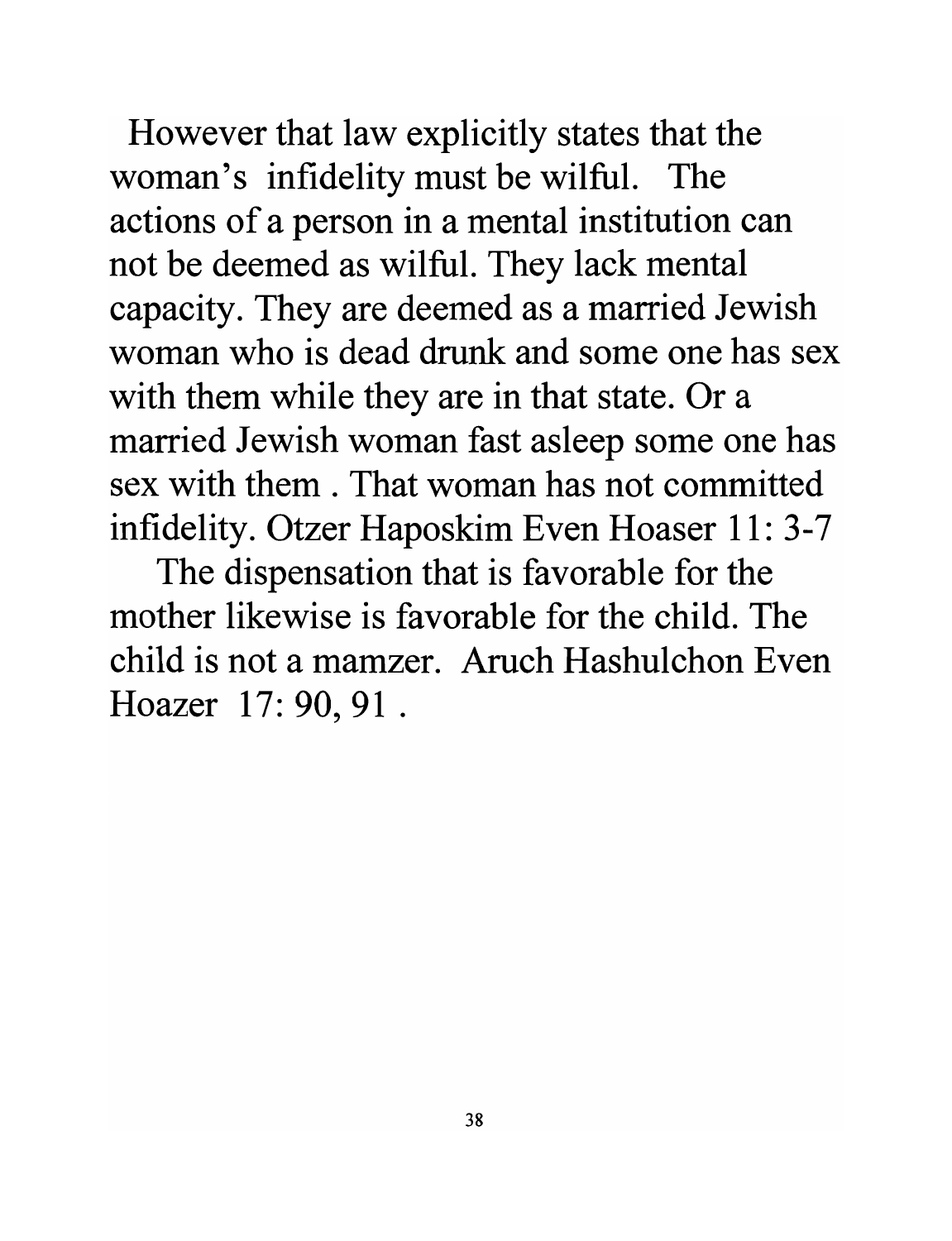The Pischei Tsuvah Even Hoazer 178 cites the Mahrik who had a similar question. The married Jewish woman argued that she thought it was permitted to have sex . He ruled against the woman. She was not permitted to return to her husband. True, she was ignorant of the law forbidding a married woman from having sex with an other man other than her husband. However, she was fully aware that she was unfaithful. This is moral law every human knows.

However, in our case the woman is divorced civilly. She was not being unfaithful. Her marriage no longer existed, to her mind. She certainly did not wilfully commit infidelity. However unfortunately the Law is that even in cases that the married woman is forced onus in Hebrew. Or is mistaken shogeg in Hebrew the child is a mazer-illegitimate. Aruch Hashulchon Even Hoazer 4:4 .. However thsi is true only if